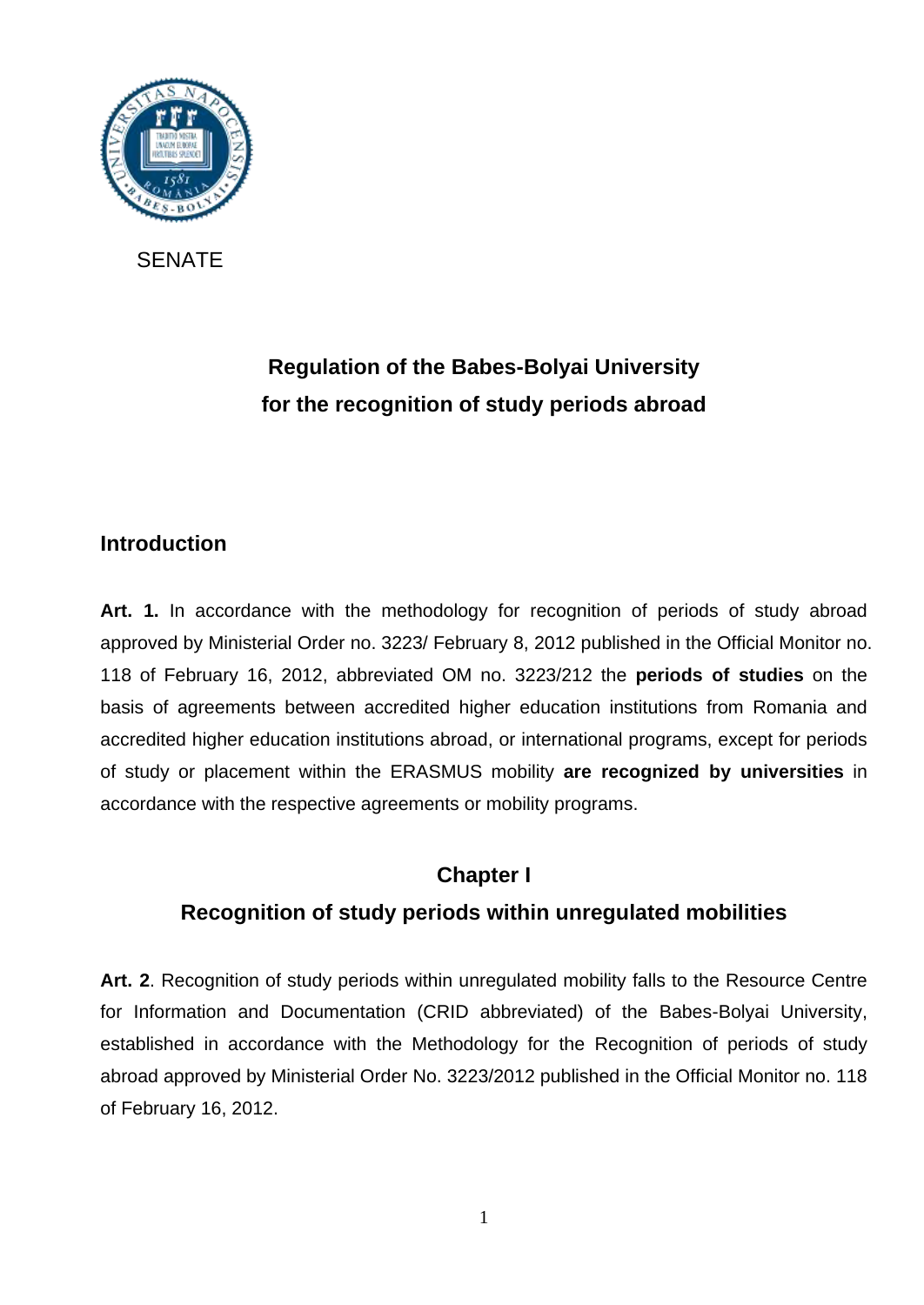**Art.3.** Recognition of study periods within unregulated mobility will be based on a recognition file that contains the following documents:

- 1. application form, standard form which is available on the CNRID website of the University.
- 2. certified copy of high school diploma obtained in Romania, or where applicable, the certificate issued by the specialized department of MECYS granting recognition of higher education diploma obtained abroad/ Letter of Acceptance to studies;
- 3. certified copy of bachelor's degree or masters degree, obtained in Romania, or where applicable, the certificate issued by the specialized department of MECYS granting recognition of access to doctoral degree obtained abroad/ Letter of Acceptance to studies;
- 4. document apostilled or legalized, as appropriate, stating the school record for the years of study graduated, containing subjects, grades, number of credits/ number of points and the number of classes for each subject, issued by the higher education institution from which the applicant comes and certified translation into Romanian;
- 5. syllabi for the subjects in the higher education institution from which the applicant comes, as appropriate, and certified translation into Romanian;
- 6. certificate of proficiency for the language of teaching and examination;
- 7. certified copy of birth certificate and identity card or passport and, if applicable, a certified translation into Romanian;
- 8. certified copy of the marriage certificate, if the name written on the papers of studies does not coincide with the identity and, if applicable, a certified translation;
- 9. declaration on one's responsibility that the previous studies were not interrupted as a result of expulsion due to violations of the code of ethics and conduct of the university of origin.

**Art. 4.** CRID establishes the contents of additional documents that may be requested besides those referred to in art. 3.

**Art. 5.** The file for the recognition of the period of study shall be submitted by the applicant to the technical secretariat of the CRID. The Technical Secretariat verifies that the file contains all the documents required. If the file submitted is incomplete, the applicant will be immediately notified by e-mail which document/s is/are missing .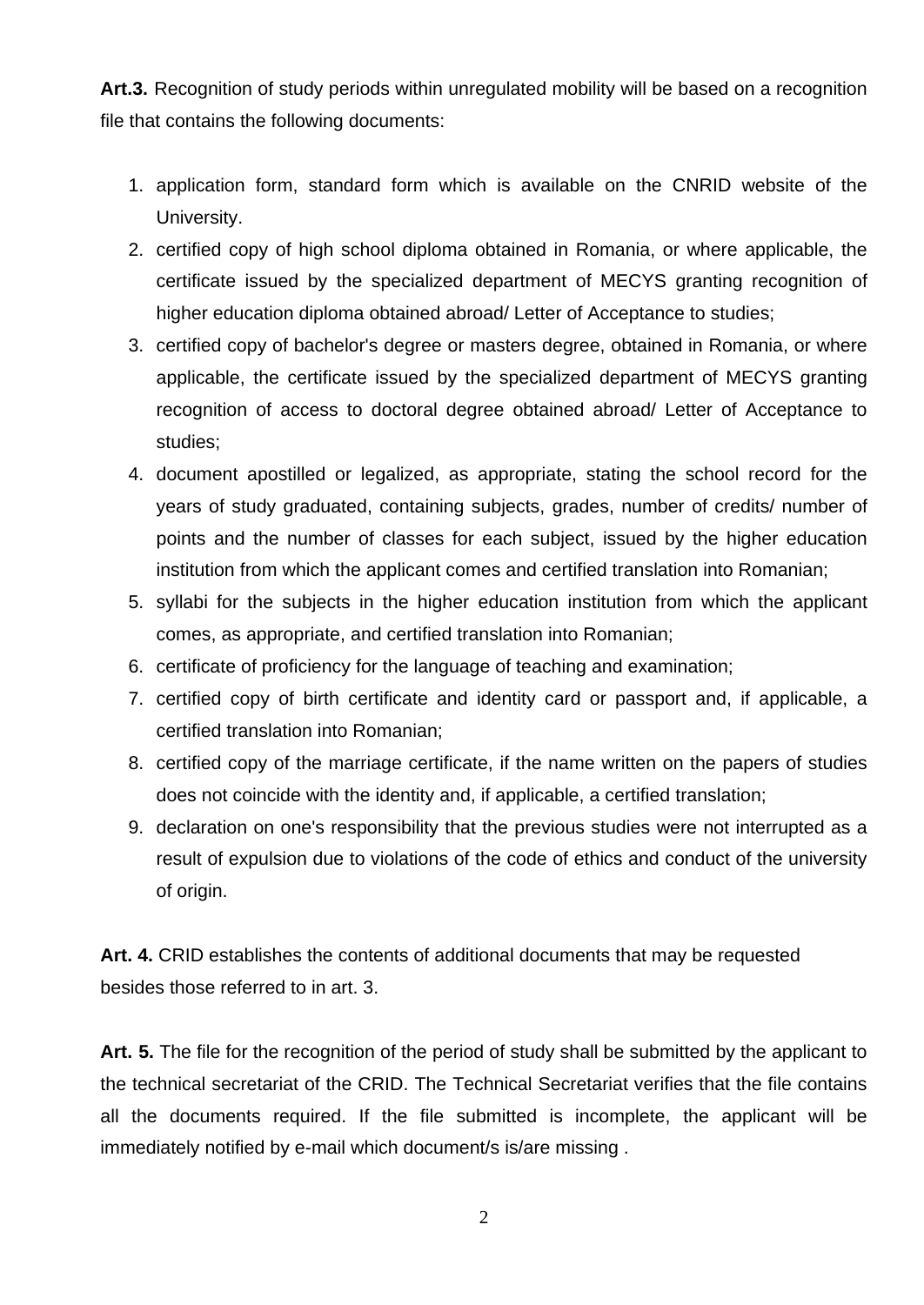**Art. 6.** The **term for the settlement** of the file is 10 working days from the submission of the complete file in accordance with the methodology for admission to studies adopted at the level of each university. This term may be extended in cases where it is necessary to verify the authenticity of school documents and the status of the issuing university, the applicant being informed in writing of the reasons for not solving the file within the legal term.

Art. 7. The evaluation by CRID or by special committees, as appropriate, for the recognition of the school documents and acts of studies is to be done by the following steps:

1. verifying the status of the curriculum and of the higher education institution that issued the school documents and acts of study that require recognition, as well as the level of the curriculum followed within the respective institution of higher education. If the issuing institution of higher education is not recognized/ accredited in the home state, the study documents submitted by the applicant are not recognized;

2. transmission to CNRED (National Centre for Recognition and Equivalence of Diplomas) in electronic format, for verification of the school documents submitted, when there are doubts about the authenticity and accuracy of their issuance;

3. analysing the following aspects:

a) the number of credits that are transferable and can be accumulated - ECTS or points obtained while studying to a higher education institution where the applicant comes from;

b) results obtained during previous studies highlighted through different systems of evaluation/ scoring. To this end averages obtained will be converted using the conversion scale provided in Annex OM no. 3223 / February 8, 2012;

c) the curriculum covered in the higher education institution from which the applicant comes;

d) the results obtained in examinations and scientific papers defended during the doctoral studies carried out abroad;

e) list of articles and papers published during the doctoral studies carried out abroad.

**Art. 8.** Recognition of grades.

(1) Following the evaluation, CRID members or members of specialized committees, as appropriate, adopt one of the following solutions:

a) automatic recognition, where there are no substantial differences regarding the elements mentioned above and the applicant may be approved equivalence to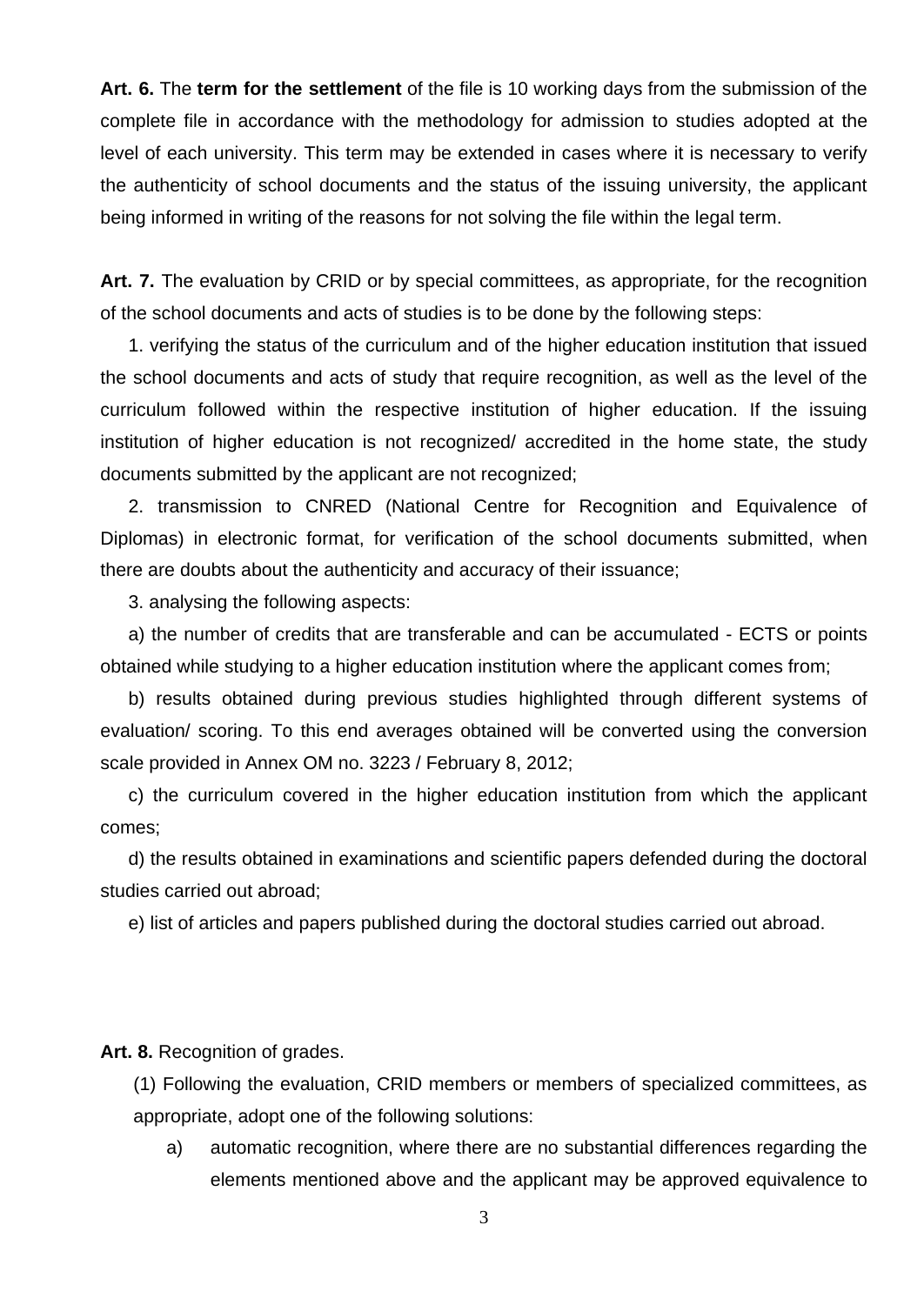the minimum number of credits required for enrolment to study in the current academic year, as prescribed in the university regulation;

- b) undergoing compensatory measures, namely the equivalence examinations (when substantial differences are found), which must be passed in order for the applicant to be enrolled in the corresponding year of study.
- (2) The above-mentioned substantial differences are:
	- a) insufficient number of transferable credits/ points required for enrolment in the appropriate year of study that would have followed up at the higher education institution of origin;
	- b) insufficient number of specialized disciplines studied by the applicant in the higher education institution of origin, relative to the number of specialized disciplines in the curriculum of the institution s/he is applying for;
	- c) Failure to pass required exams, as appropriate, for continuation of doctoral studies;
	- d) insufficient number of scientific reports or results, articles, papers published during the doctoral studies carried out abroad.

**Art. 9.** From the communication by mail and email of the decision to undergo equivalence examinations, the applicant must declare in writing, within two working days, his/her agreement on taking the equivalence examinations. Both exams taken at the higher education institution of origin and recognized, and those taken as compensatory measures are recorded in the minutes. Taking equivalence exams as compensatory measures is done in accordance with the structure of the academic year approved by the Senate regarding the period established for exams, or for retaking failed exams, re-examinations and payment of appropriate fee, established at the level of the Babes-Bolyai University.

**Art. 10. Appeals** regarding the decisions of recognition may be submitted to the chief secretary of the university no later than 3 working days from the date of confirmation by mail of receipt of the decision of recognition. The chief secretary summons, within two working days, the Board of Appeals, consisting of 3 specialized teachers, other than the teachers who initially evaluated the file. The appeal shall be solved within 3 working days of the date of convening the committee.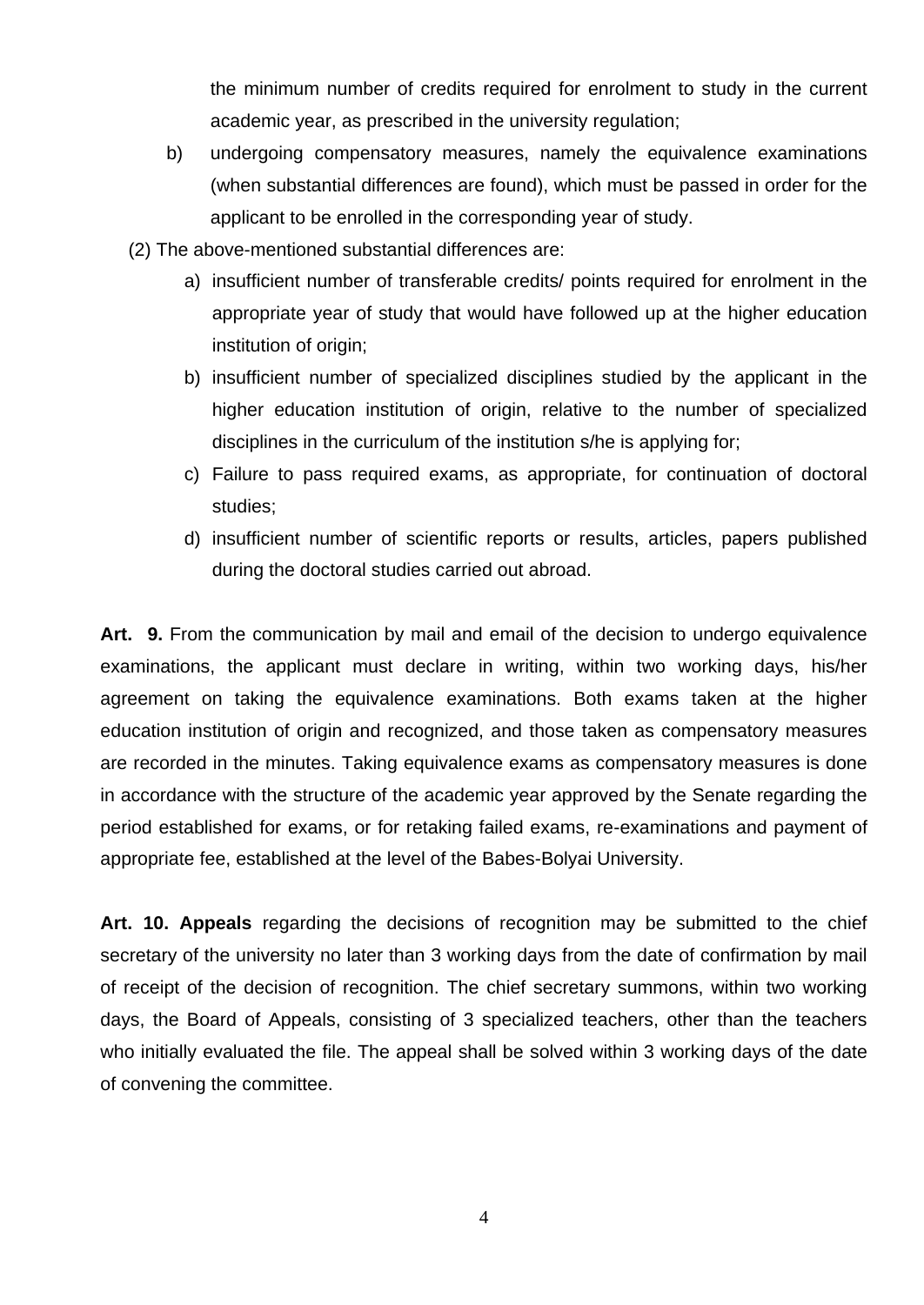**Art.11.** Periods of studies previous to the mobility, carried within study programs in Romania which are not accredited or authorized to operate provisionally are recognized after taking the selection exams, in compliance with the legal requirements.

**Art. 12.** The supplement to the bachelor's and masters degree is completed, following the recognition of study periods abroad, to Section 5 of "Further information" with the following: years of study equated, higher education institution of origin, the equivalence exams taken or the exams of selection taken, as appropriate, and a document issued by MECTS approving to the continuation of education.

## **Chapter II**

## **Recognition of periods of study or placement within ERASMUS mobilities**

**Art. 13.** At the level of each faculty will be assigned an ERASMUS Department Coordinator, whose responsibilities are:

- a) selection of partner universities in the ERASMUS program;
- b) verification of compatibility of the study programs;
- c) verification and approval of the study contract (Learning Agreement) completed by the student;
- d) consulting the equivalence commission of the faculty in order to determine compatibility with the curriculum for all departments;

**Art. 14.** The Learning Agreement is signed by the Erasmus Department Coordinator or by a person appointed by the Faculty Council.

**Art. 15.** A committee will be established at the level of each faculty within the Babes-Bolyai University with the approval of the Faculty Council in order to equate the periods of study or placement within ERASMUS mobilities. The composition of the equivalence committee for periods of study or placement within ERASMUS mobilities must include the ERASMUS Department Coordinator.

### **Recognition of study periods within ERASMUS mobilities**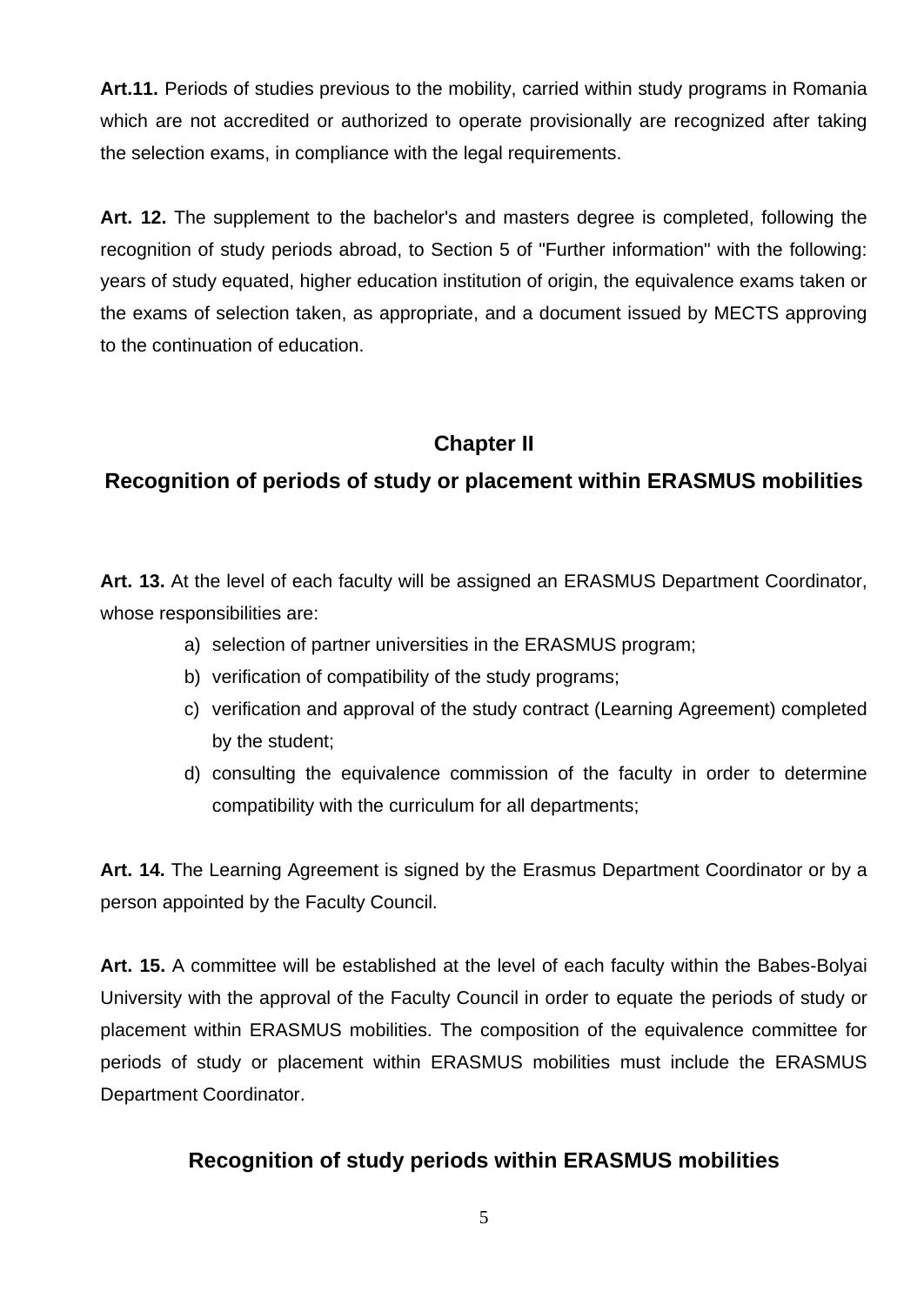**Art. 16.** The ERASMUS mobility study lasts between 3 to 12 months based on the bilateral agreement signed by the Babes-Bolyai University with the partner university.

Art. 17. The number of credits required for starting the academic recognition procedure is 5 ECTS for mobilities between 3 and 3.5 months, 15 ECTS for the mobilities which range between 3.5 and 6 months, 30 ECTS for the mobilities between 6 and 12 months.

**Art. 18.** Academic recognition of courses is based on the curriculum of the student in the faculty, the academic offer of the partner university and the Learning Agreement approved upon the student's departure.

**Art. 19.** The subjects approved in the Learning Agreement by the Erasmus Department Coordinator must meet the following criteria:

- a) must be part of the curriculum of the program of study in which the student is enrolled, without being necessarily identical to the curriculum of the student;
- b) must have not been previously studied at undergraduate or masters level.

**Art. 20.** Integral and automatic recognition of the study period, of the total number of transferable credits accumulated during the student's mobility will be done by the equivalence committee of the periods of study or placement within the ERASMUS mobilities in the faculty where the student is enrolled. The document required for recognition is the Transcript of Records signed by the Erasmus Department Coordinator, Erasmus Institutional Coordinator, both from the partner university and from the Babes-Bolyai University.

**Art. 21.** (1) the partner university will be requested the conversion of the corresponding credits for the disciplines to which the UBB students attended in the ECTS system. If students fail a subject they have the option to take the examination in the following academic year without having to pay additional fees.

(2) If the partner university allocates local credits equivalent to a smaller number of credits for a subject, forcing the student to complete at least eight courses per semester, the ERASMUS department coordinator of faculty can establish in the agreement a lower number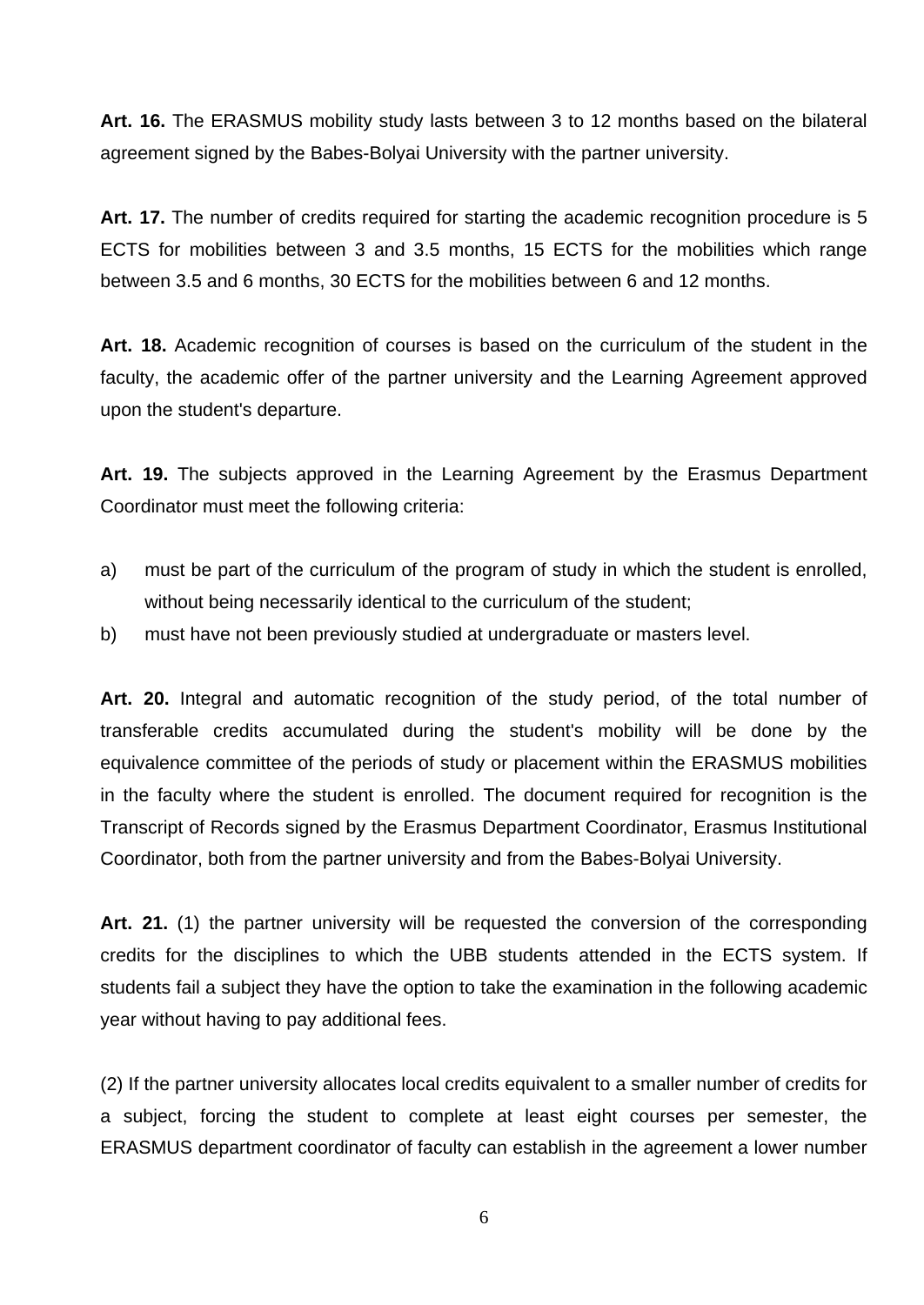of courses and hence a smaller number of ECTS credits while respecting the provisions of art. 17.

**Art. 22.** Subjects completed under the Learning Agreement are fully recognized as follows:

- (1) Subjects compatible with the curriculum and those that are part of the student's curricular area are equated to subjects in the curriculum of the study program of the Babes-Bolyai University.
- (2) Subjects that are not part of the curriculum of the student's program will be equated with the optional or facultative ones.

**Art. 23.** If the student has taken courses that are not compatible with the educational plan or curriculum area of the faculty, s/he may choose to:

- (1) pass subsequently the required specialized examinations without having to pay additional fees;
- (2) obtain full recognition for the period of study and partial academic recognition where there is no compatibility with the subjects of the curriculum;
- (3) benefit from flexibility in the academic recognition of the study period;
- (4) obtain the mentioning in the Diploma Supplement of the studied courses at the partner university, which have not been identified with subjects in the curriculum.

**Art. 24.** Validation of the ERASMUS study period can also be achieved with fewer credits than stated above in the following circumstances:

- (1) the partner university does not offer the student the opportunity to follow a sufficient number of courses in order to achieve the number of credits needed, but the minimum number of subjects in the curriculum of the student. In this regard an official confirmation is needed from the partner university;
- (2) in extreme cases on medical reasons attested by documents issued by the medical services of the country where the mobility is carried.

**Art. 25.** Erasmus scholarships are refunded if the student does not obtain a minimum number of credits for mobilities, as follows: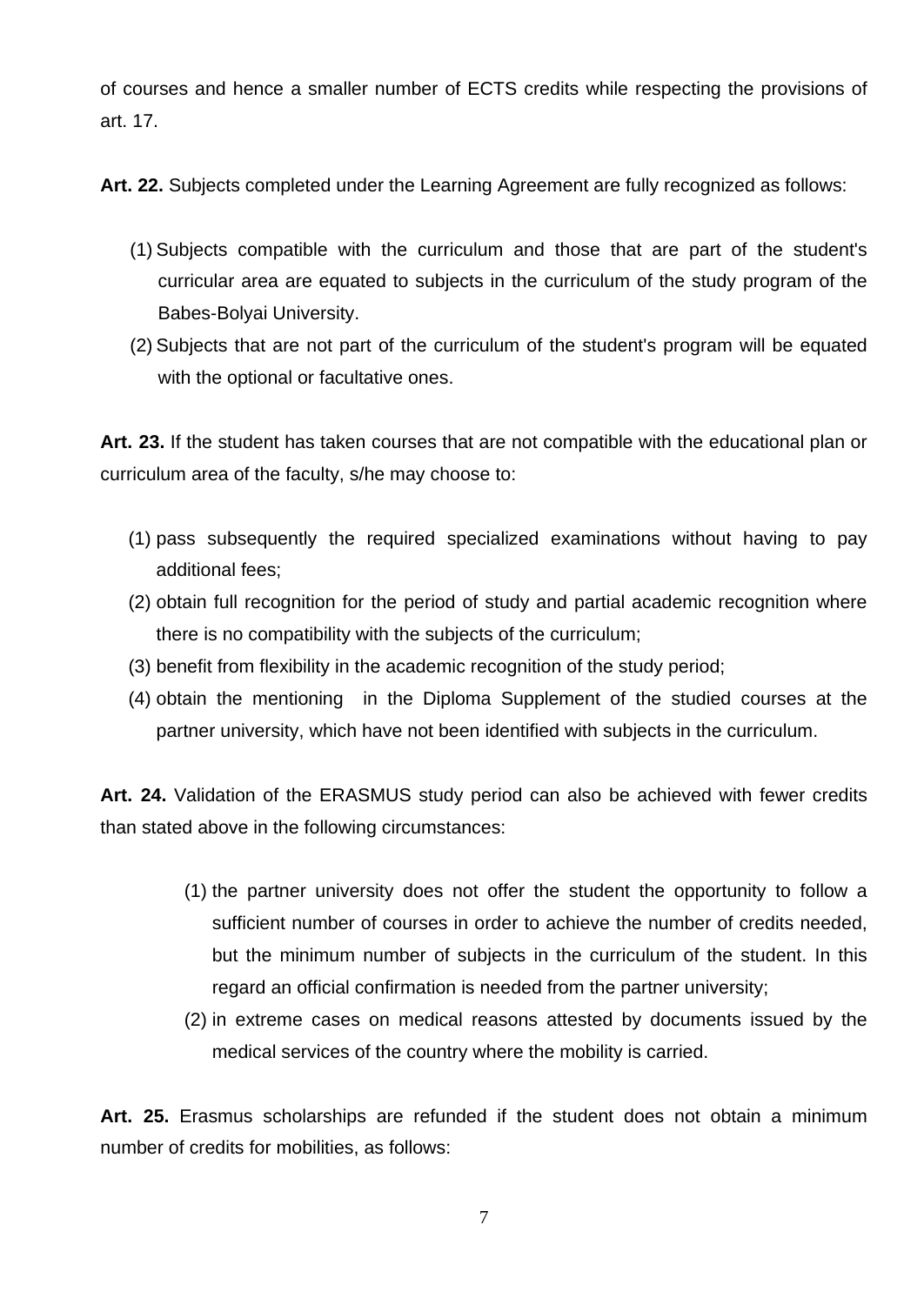- for mobilities of 3-3.5 months -10 ECTS;
- for mobilities of 3.5-6 months 20 ECTS;
- for mobilities of 6-12 months 40 ECTS;

### **Academic recognition of ERASMUS internship mobilities**

**Art. 26.** The aim of the ERASMUS internship mobilities is the accumulation of skills as a complement to the knowledge gained in academia.

**Art. 27.** The ERASMUS internship covers a period from 3 to 12 months according to the regulation of the Erasmus Program.

**Art. 28.** It is recommended that the internship period is reserved for the summer period (July 1 - September 30) in order to give students the opportunity to fully meet their academic obligations.

**Art. 29.** Faculty may grant a number of credits for the period of internship, taking into account the number of credits assigned in the curriculum for that activity.

**Art. 30.** Based on the internship certificate issued by partner institutions or companies, the faculty will fully recognize the mobility, its duration and number of credits and will motivate the absence from the academic activities, allowing the student to recover the credits related to that activity.

**Art. 31.** This Regulation shall enter into force by the decision of the Senate of the Babes-Bolyai no. 24/SEN/14.01.2013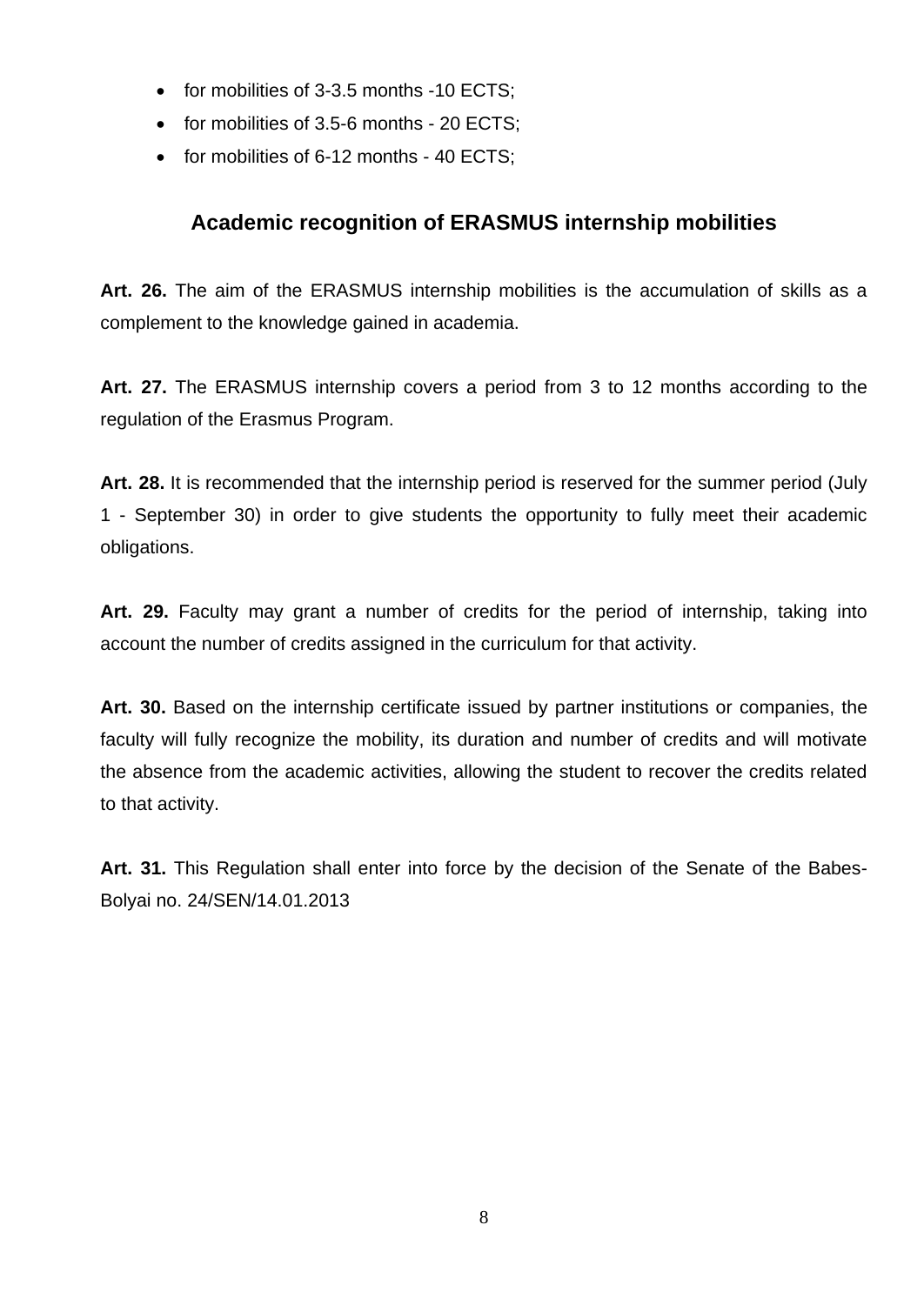# **Equation grid**

| Romania         | $1 - 4$         | 5                        | $6\phantom{1}6$  | $\overline{7}$           | 8                   | $\boldsymbol{9}$   | 10               |
|-----------------|-----------------|--------------------------|------------------|--------------------------|---------------------|--------------------|------------------|
| <b>ECTS</b>     | FX,F            | Е                        | D                | $\mathsf C$              | $\mathsf{C}$        | B                  | A                |
| <b>Scale</b>    | Fail            | Suffici                  | Satisfactory     | Good                     | Good                | Very Good          | <b>Excellent</b> |
|                 |                 | ent                      |                  |                          |                     |                    |                  |
| <b>Austria</b>  | 5               | $\overline{\phantom{0}}$ | $\overline{4}$   | $\blacksquare$           | 3                   | 2                  | $\mathbf{1}$     |
| <b>Albania</b>  | $1 - 4$         | 5                        | 6                | $\overline{7}$           | 8                   | 9                  | 10               |
| <b>Bulgaria</b> | $\overline{2}$  | $\overline{3}$           | $\blacksquare$   | $\overline{\phantom{0}}$ | $\overline{4}$      | 5                  | 6                |
| <b>Belgium</b>  | 7,8,9           | 10                       | 11               | 12                       | 13,14               | 15, 16, 17         | 18,19,20         |
| China           | 0-59.99         | 60-                      | 70-74.99         | 75-79.99                 | 80-84.99            | 85-89.99           | 90-100           |
|                 |                 | 69.99                    |                  |                          |                     |                    |                  |
| <b>Denmark</b>  | $-3 - 00$       | 02                       | $\overline{4}$   | $\overline{7}$           | $\overline{7}$      | 10                 | 12               |
| <b>Swiss</b>    | < 3.5           | $3.5 -$                  | $4.0 - 4.49$     | 4.5-4.99                 | 5.0-5.49            | 5.5                | $5.51 - 6.0$     |
| <b>Confeder</b> |                 | 3.99                     |                  |                          |                     |                    |                  |
| ation           |                 |                          |                  |                          |                     |                    |                  |
| <b>Finland</b>  | $\blacksquare$  | $\mathbf{1}$             | $1\frac{1}{2}$   | $\qquad \qquad -$        | $\overline{2}$      | $2\frac{1}{2}$     | 3                |
| <b>France</b>   | <b>Insuffis</b> | Passa                    | Passable         | Assez                    | bien<br>Assez       | Bien (12.5-        | Trés<br>bien     |
|                 | ant             | ble                      | $(10.5 - 10.99)$ | bien                     | $(11.5-12.49)$      | 14.49              | $(14.5 - 20.0)$  |
|                 | < 10            | $(10 -$                  |                  | $(11.0 -$                |                     |                    |                  |
|                 |                 | 10.49                    |                  | 11.49)                   |                     |                    |                  |
| $\blacksquare$  | >4.01           | $4.00 -$                 | $3.5 - 3.01$     | $3.00 -$                 | 2.50-2.01           | $2.00 - 1.51$      | 1.50-1.00        |
| Germany         |                 | 3.51                     |                  | 2.51                     |                     |                    |                  |
| <b>Greece</b>   | 2,3,4           | 5                        | 6                | $\blacksquare$           | $\overline{7}$      | 8,9                | 10               |
| Jordan          | 0-49.99         | $50-$                    | 51-59.99         | 60-69.99                 | 70-79.99            | 80-89.99           | 90-100           |
|                 |                 | 50.99                    |                  |                          |                     |                    |                  |
| <b>Ireland</b>  | $<$ 25%         | 25%-                     | 40%-44%          | 45%-                     | 55%-69%             | 70%-84%            | 85%-100%         |
|                 | Fail            | 39%                      | 3rd pass         | 54%                      | 2 <sup>nd</sup> /II | 2 <sup>nd</sup> /I | $\mathbf{I}$     |
|                 |                 | Pass                     |                  | $\overline{\phantom{0}}$ |                     |                    |                  |
| <b>Iceland</b>  | Fail            | 5 <sup>5</sup>           | $\blacksquare$   | 6                        | $\overline{7}$      | 8                  | 9,10             |
| <b>Italy</b>    | $≤17$           | 18,19                    | 20-22            | 23-24                    | 25-26               | 27.28              | 29,30,30+        |
| <b>Great</b>    | $0 - 39%$       | 40-                      | 50-54%           | 55-59%                   | 60-64%              | 65-69%             | 70-100%          |
| <b>Britain</b>  | (Fail)          | 49 %                     | (2ii)            | (2ii)                    | (2i)                | (Upper 2i)         | (First)          |